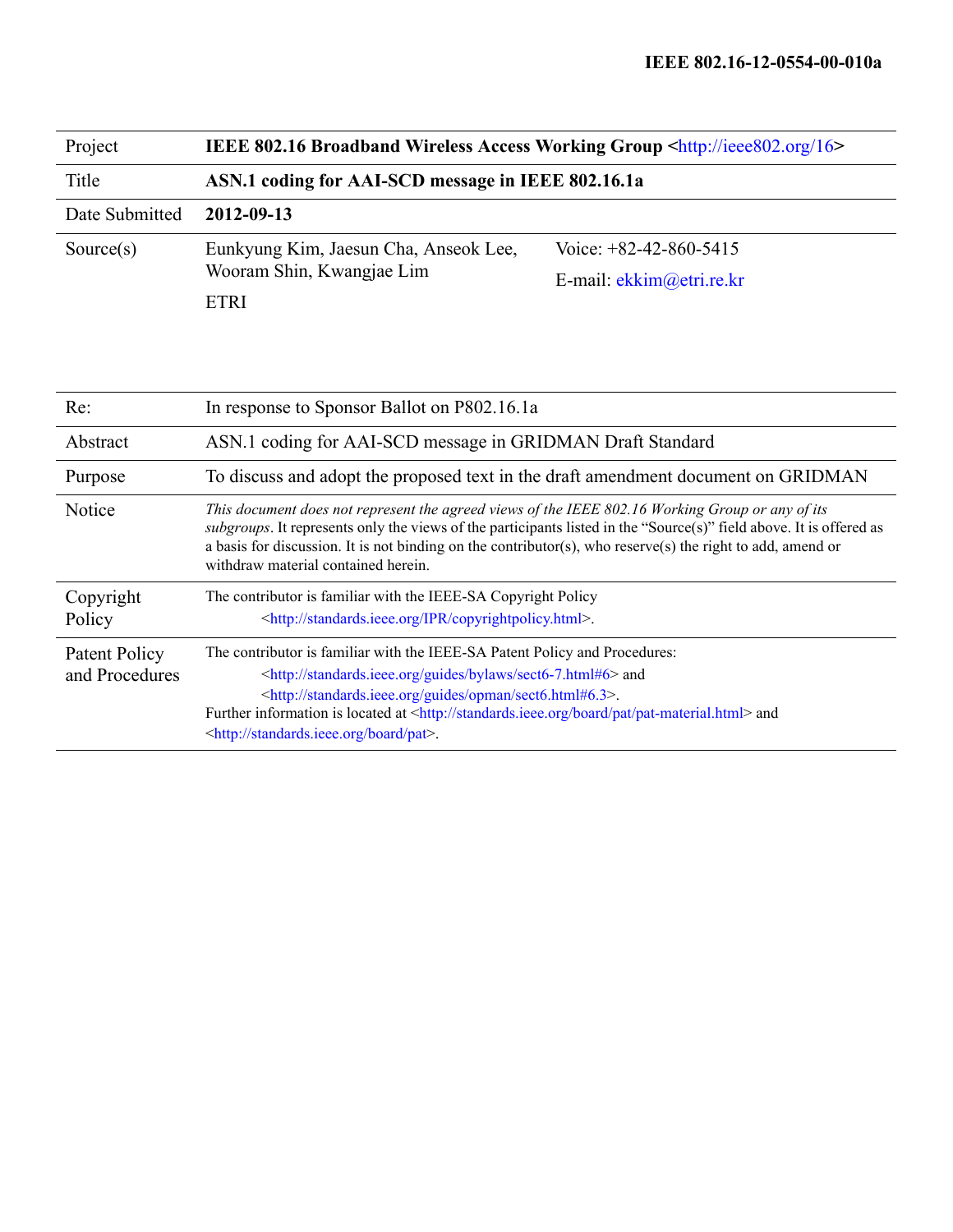# **ASN.1 coding for AAI-SCD message in IEEE 802.16.1a**

*Eunkyung Kim, Jaesun Cha, Anseok Lee, Wooram Shin, Kwangjae Lim ETRI*

### **1. Introduction**

This document provides ASN.1 encoding for AAI-SCD message in P802.16.1a.

#### **2. References**

[1] IEEE 802.16-12-0132-00, GRIDMAN System Requirement Document including SARM annex, January 2012.

[2] IEEE P802.16nTM/D5, Air Interface for Broadband Wireless Access Systems - Draft Amendment: Higher Reliability Networks, June 2012.

- [3] IEEE P802.16.1a<sup>TM</sup>/D5, WirelessMAN-Advanced Air Interface for Broadband Access Systems Draft Amendment: Higher Reliability Networks, June 2012.
- $[4]$  IEEE P802.16<sup>TM</sup>-2012, IEEE Standard for Air Interface for Broadband Wireless Access Systems," August 2012.
- [5] IEEE P802.16.1TM-2012, IEEE Standard for WirelessMAN-Advanced Air Interface for Broadband Wireless Access Systems, September 2012.

## **3. Proposed Text on the IEEE 802.16.1a Amendment Draft Standard**

[-------------------------------------Start of Text Proposal---------------------------------------------------]

#### *[Remedy: Add the following text in line#24, page 237, P802.16.1a/D5]*

```
-- +-+-+-+-+-+-+-+-+-+-+-+-+-+-+-+-+-+-+-+-+-+-+-+-+-+-+-+-
-- AAI-SCD message
-- +-+-+-+-+-+-+-+-+-+-+-+-+-+-+-+-+-+-+-+-+-+-+-+-+-+-+-+-
AAI-SCD ::= SEQUENCE {
      configChangeCount INTEGER (0..15),
       bsRestartCount INTEGER (0..15),
       -- SA Preamble partition per ABS type 
      -- 1: macro hot-zone, 
      -- 2: Relay, 
      -- 3: OSG femto, 
      -- 4: CSG-open femto 
      -- 5: CSG-closed femto ABSs 
       -- Indicates the SA-Preamble partition information. 
       -- Each 4 bits represent a partition range for each cell type, 
       -- as defined in 6.3.5.1.2 and Table 165 
      saPreamblePartitions SEQUENCE (SIZE (5)) OF PreamblePart, 
      triggers TriggerConditions,
      defaultTriggerAveParamForIntra ENUMERATED { 
                                          one, 
                                         half, 
                                          quarter,
```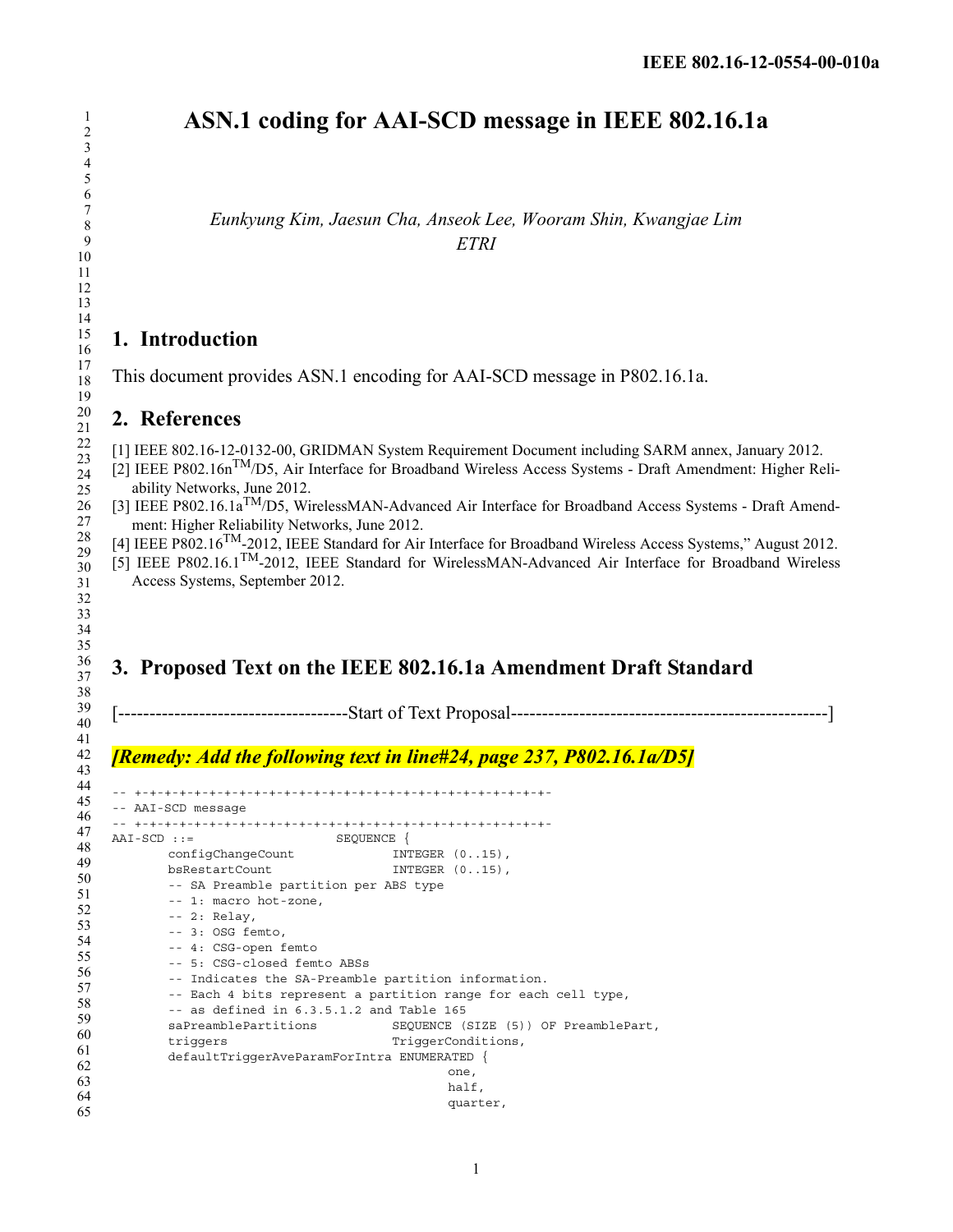```
1
2
3
4
5
6
7
8
9
10
11
12
13
14
15
16
17
18
19
20
21
22
23
24
25
26
27
28
29
30
31
32
33
34
35
36
37
38
39
40
41
42
43
44
45
46
47
48
49
50
51
52
53
54
55
56
57
58
59
60
61
62
63
64
65
                                            one-8th, 
                                            one-16th.
                                            one-32th, 
                                            one-64th, 
                                            one-128th, 
                                            one-256th, 
                                            one-512th 
                                      }, 
           defaultTriggerAveParamForInter ENUMERATED { 
                                            one, 
                                            half,
                                            quarter, 
                                            one-8th, 
                                            one-16th, 
                                            one-32thone-64th, 
                                            one-128th, 
                                            one-256th, 
                                            one-512th 
                                      }, 
          olMimoParameters SEQUENCE { 
                 olRegionType0On BOOLEAN,
                 olRegionType1NLRUSize INTEGER (0..15),
                 olRegionType1SLRUSize INTEGER (0..15),
                 olRegionType2SLRUSize INTEGER (0..15) 
          } OPTIONAL, 
          rangingSyncInfo RangingSyncInfo OPTIONAL,
          periodOfPeriodicRngTimer PeriodOfPeriodicRngTimer, 
          ulpcDataChannelIe UlpcDataChannelSet,
          ulpcControlChannelIe UlpcControlChannelSet,
          tReTxInterval TReTxInterval, 
          -- BR Channel Configuration MIN Access Class for frame i, i+1, i+2, 
          -- and i+3 frame 
          brChCfgMINAccessClassForFrame SEQUENCE (SIZE (4)) OF SEQUENCE { 
                 accessClass INTEGER (0..3) OPTIONAL 
          }, 
          -- Sounding sequence 
          -- D is decimation value for frequency decimation multiplexing 
           -- P is number of codes for code division multiplexing 
           -- Present when Uplink AAI subframes for sounding in S-SFH SP1 is 
          -- not set to 0b000 
          multiplexingType MultiplexingType,
          shiftValueUForSoundingSymbol INTEGER (0..255), 
          relayZoneAmsAlocIndc INTEGER (0..1) OPTIONAL, 
          embsConfiqParameters EMBSConfigParameters OPTIONAL,
          ulFeedbackInfoArray SEQUENCE (SIZE (1..8)) OF SEQUENCE {
                 primaryCarrierIndex PhyCarrierIndex OPTIONAL, 
                 -- The start DLRUs index for feedback channel 
                 startDLRUIndex INTEGER (0..127),
                 -- The number of DLRUs for feedback channel per UL AAI sub-frame 
                 -- (Refer to 6.3.8.3.3.2) 
                 numberOfDLRUs INTEGER (0..15),
                 -- The number of HARQ feedback channel per HARQ feedback region. 
                 -- Describes LHFB in 6.3.7.3.3.2. Channel numbers represented 
                 -- by the two bits (0, 1, 2, 3) are as follows. 
                 -- For 512 FFT size, 6, 12, 18, 24 
                 -- For 1024 FFT size, 6, 12, 24, 30 
                 -- For 2048 FFT size, 12, 24, 48, 60 
                 numberOfHARQChannels HarqfdbkChannels 
          } OPTIONAL, 
          -- See Table 152 to TTable 154.
```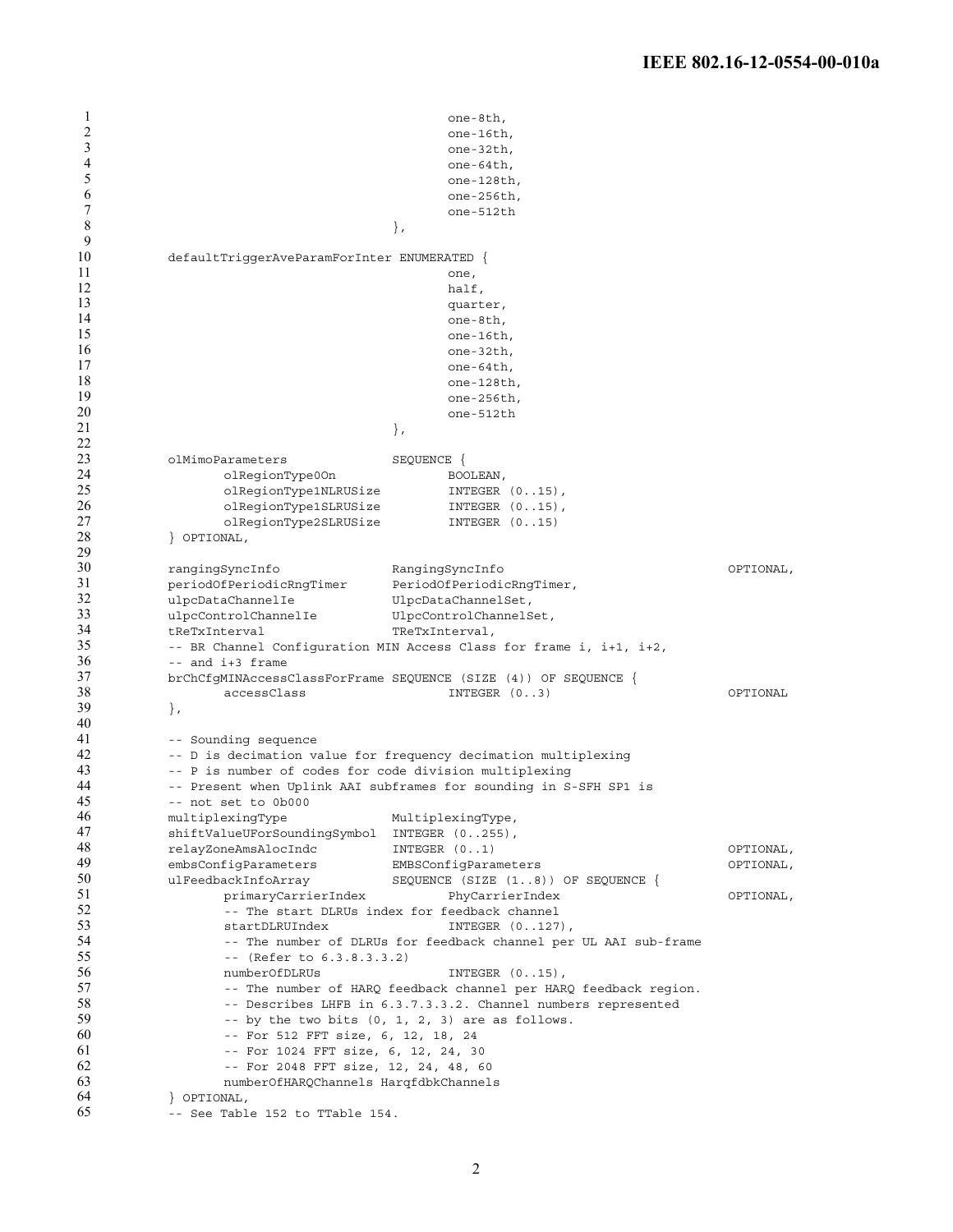| 1              | -- Resource Metric FP2                                                   |                                                                                       |           |  |
|----------------|--------------------------------------------------------------------------|---------------------------------------------------------------------------------------|-----------|--|
| $\overline{2}$ | -- Resource Metric of the first power deboosted frequency partition      |                                                                                       |           |  |
| 3              | -- which is defined in Table 141. This parameter does not affect         |                                                                                       |           |  |
| 4              | -- "Configuration Change Count"                                          |                                                                                       |           |  |
| 5              | resourceMetricFP2                                                        | INTEGER $(015)$                                                                       | OPTIONAL, |  |
| 6              | -- See Table 149 to Table 151                                            |                                                                                       |           |  |
| 7              | -- Resource_Metric_FP3                                                   |                                                                                       |           |  |
| 8              | -- Resource Metric of the second power deboosted frequency partition     |                                                                                       |           |  |
| 9              | -- which is defined in Table 141. This parameter does not affect         |                                                                                       |           |  |
| 10             | -- "Configuration Change Count"                                          |                                                                                       |           |  |
| 11             | resourceMetricFP3                                                        | INTER (015)                                                                           | OPTIONAL, |  |
| 12             | -- Indicates whether ABS achives synchronization from backhaul           |                                                                                       |           |  |
| 13             | -- network (0b01) or not (0b00)                                          |                                                                                       |           |  |
| 14             | networkSynchronization                                                   | <b>BOOLEAN</b>                                                                        | OPTIONAL, |  |
| 15             |                                                                          |                                                                                       |           |  |
| 16             | -- Start for HR-Network                                                  |                                                                                       |           |  |
| 17             | initialRangingBackoffStart                                               | <u>INTEGER (015)</u>                                                                  | OPTIONAL, |  |
| 18             | initialRangingBackoffEnd                                                 | <u>INTEGER (015)</u>                                                                  | OPTIONAL, |  |
| 19             | hrMulticastGroupZoneId                                                   | HRMulticastGroupZoneID                                                                | OPTIONAL, |  |
| 20             | hrMulticastIndicationCycle                                               | HRMulticastIndicationCycle                                                            | OPTIONAL, |  |
| 21             | hrMultimodeIndication                                                    | HRMultimodeIndication                                                                 | OPTIONAL, |  |
| 22             | offsetMaxFwdC                                                            | INTEGER (063)                                                                         | OPTIONAL, |  |
| 23             | -- It represents the value among -15.5 to 16 dB with 0.5 dB step         |                                                                                       |           |  |
| 24             | offsetMinFwdC                                                            | INTEGER (0255)                                                                        | OPTIONAL, |  |
| 25             | -- It represents the value among -15.5 to 16 dB with 0.5 dB step         |                                                                                       |           |  |
| 26             | offsetMaxFwdD                                                            | INTER (063)                                                                           | OPTIONAL, |  |
| 27             | -- It represents the value among -15.5 to 16 dB with 0.5 dB step         |                                                                                       |           |  |
| 28             | offsetMinFwdD                                                            | INTEGER (063)                                                                         | OPTIONAL, |  |
| 29             | -- It represents the value among -15.5 to 16 dB with 0.5 dB step         |                                                                                       |           |  |
| 30             | deltaXlT                                                                 | INTER (015)                                                                           | OPTIONAL, |  |
| 31             | -- It has 4 bits to represent the value among                            |                                                                                       |           |  |
| 32             |                                                                          | $- -$ {0, 0.1, 0.2, 0.3, 0.4, 0.5, 0.6, 0.7, 0.8, 0.9, 1.0, 1.1, 1.2, 1.3, 1.4, 1.5}. |           |  |
| 33             | -- It is different for each frequency partition (FPO, FP1, FP2, FP3).    |                                                                                       |           |  |
| 34             | <u>deltaXlX</u>                                                          | INTER (015)                                                                           | OPTIONAL, |  |
| 35             |                                                                          |                                                                                       |           |  |
|                | -- It has 4 bits to represent the value among                            |                                                                                       |           |  |
| 36             |                                                                          | $- -$ {0, 0.1, 0.2, 0.3, 0.4, 0.5, 0.6, 0.7, 0.8, 0.9, 1.0, 1.1, 1.2, 1.3, 1.4, 1.5}. |           |  |
| 37             | -- It is different for each frequency partition (FPO, FP1, FP2, FP3).    |                                                                                       |           |  |
| 38             | blindPagingOffset                                                        | INTEGER (04095)                                                                       | OPTIONAL, |  |
| 39             | blindPagingCycle                                                         | INTER (015)                                                                           | OPTIONAL, |  |
| 40             | logicalChannel                                                           | SEQUENCE (SIZE (18)) OF SEQUENCE {                                                    |           |  |
| 41             | $\overline{p}$                                                           | INTEGER $(07)$ ,                                                                      |           |  |
| 42             | $--$ # of $2^p$                                                          |                                                                                       |           |  |
| 43             | nOfSize                                                                  | INTEGER (04095)                                                                       |           |  |
| 44             | POPTIONAL,                                                               |                                                                                       |           |  |
| 45             | nFrame                                                                   | ENUMERATED {                                                                          |           |  |
| 46             | -- delay in frames between starting frame for the reception of multicast |                                                                                       |           |  |
| 47             | -- the first frame of feedback channel associated with it                |                                                                                       |           |  |
| 48             |                                                                          | oneFrame,                                                                             |           |  |
| 49             |                                                                          | twoFrames,                                                                            |           |  |
| 50             |                                                                          | threeFrames,                                                                          |           |  |
| 51             |                                                                          | fourFrames                                                                            |           |  |
| 52             |                                                                          | $\frac{1}{2}$<br>OPTIONAL,                                                            |           |  |
| 53             | kSubframe                                                                | ENUMERATED {                                                                          |           |  |
| 54<br>55       |                                                                          | first,                                                                                |           |  |
| 56             |                                                                          | second,                                                                               |           |  |
| 57             |                                                                          | third,<br>fourth,                                                                     |           |  |
| 58             |                                                                          |                                                                                       |           |  |
| 59             |                                                                          | fifth,                                                                                |           |  |
| 60             |                                                                          | sixth,<br><u>seventh</u>                                                              |           |  |
| 61             |                                                                          | T<br>OPTIONAL,                                                                        |           |  |
| 62             | feedbackRnqFormat                                                        | ENUMERATED {                                                                          |           |  |
| 63             |                                                                          | sRCH,                                                                                 |           |  |
| 64             |                                                                          | nsRCHO,                                                                               |           |  |
| 65             |                                                                          | nsRCH1                                                                                |           |  |